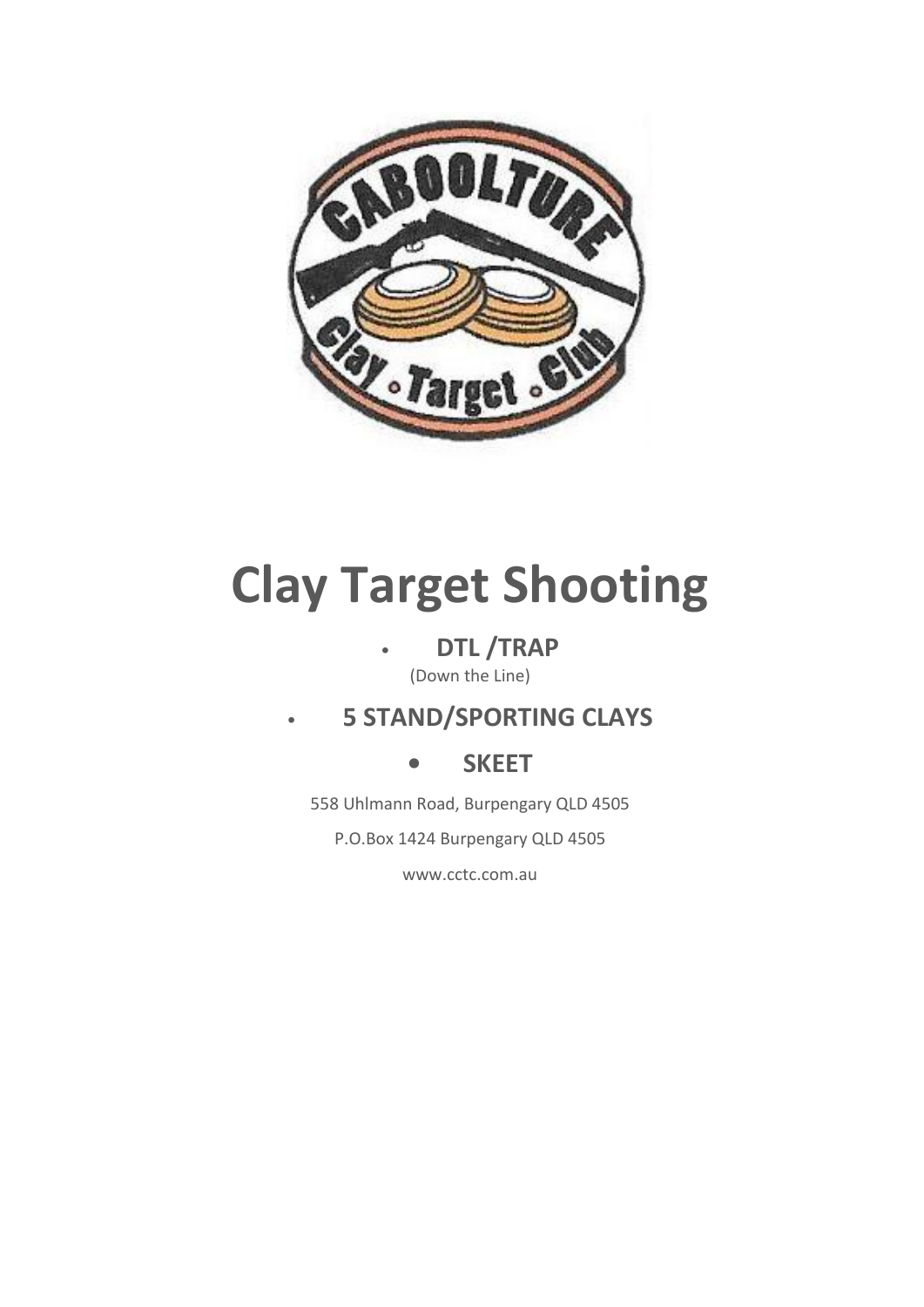### **SAFETY RULES**

### **SHOOTERS WILL BE EXPECTED TO LEARN AND COMPLY WITH THE FOLLOWING SAFETY RULES**

- 1. All directions from Range Officers must be complied with. Any disagreement must be dealt with via written complaint to the committee.
- 2. Guns must be carried unloaded, with breech open and muzzle always pointed forward .
- 3. Immediately upon shooting from any station the gun must be opened while still pointed in the direction of the target area.
- 4. No gun shall be put to the shoulder, or aimed in any way except when the shooter is located as follows:
- a) on a shooting station upon a layout.
- b) on the pattern board (with Range Officer's permission).
- c) under direction of a qualified coach.
- 5. In the event of an apparent misfire or gun malfunction, the shooter will keep the gun pointed in the direction of the target area and call the referee's attention
- 6. No more than two cartridges shall be loaded at any time in any gun (including semi-auto, lever action or magazine capable guns)
- 7. When moving in DTL from Station 5 to 1 the gun must be unloaded with breech open. Shooters will pass behind the referee.
- 8. On the appearance of a red flag at the trap house, all shooters on that layout must immediately unload.
- 9. All cartridges on the grounds must contain shot size No. 7 or smaller.
- 10. No shooter will close a gun until on the correct station and it is the shooter's turn to shoot.
- 11. The wearing of closed in shoes is mandatory on all layouts and disciplines.
- 12. Persons under the influence of alcohol are not permitted to shoot. Consumption of any alcoholic beverage is deemed to be under the influence.

#### **SHOOTING ETIQUETTE**

- 1. Club Executive, Committee and Range Officer positions are honorary. They respect your constructive criticism and expect your assistance and co-operation.
- 2. It is your responsibility to ascertain your squad and layout and be prepared to shoot on time.
- 3. White on the layouts, respect the other shooters' rights to shoot without interference.
- 4. In the DTL discipline do not move from your station until the shooter on your right has completed their shooting on that station.
- 5. In the Skeet discipline unload before leaving the station.
- 6. Remain on the layout until the last shooter has completed shooting the round.
- 7. Dress in a clean. neat and tidy manner and all shirts must have sleeves.
- 8. Respect the referee's decision and do not obstruct their vision or otherwise distract the shooter or referee.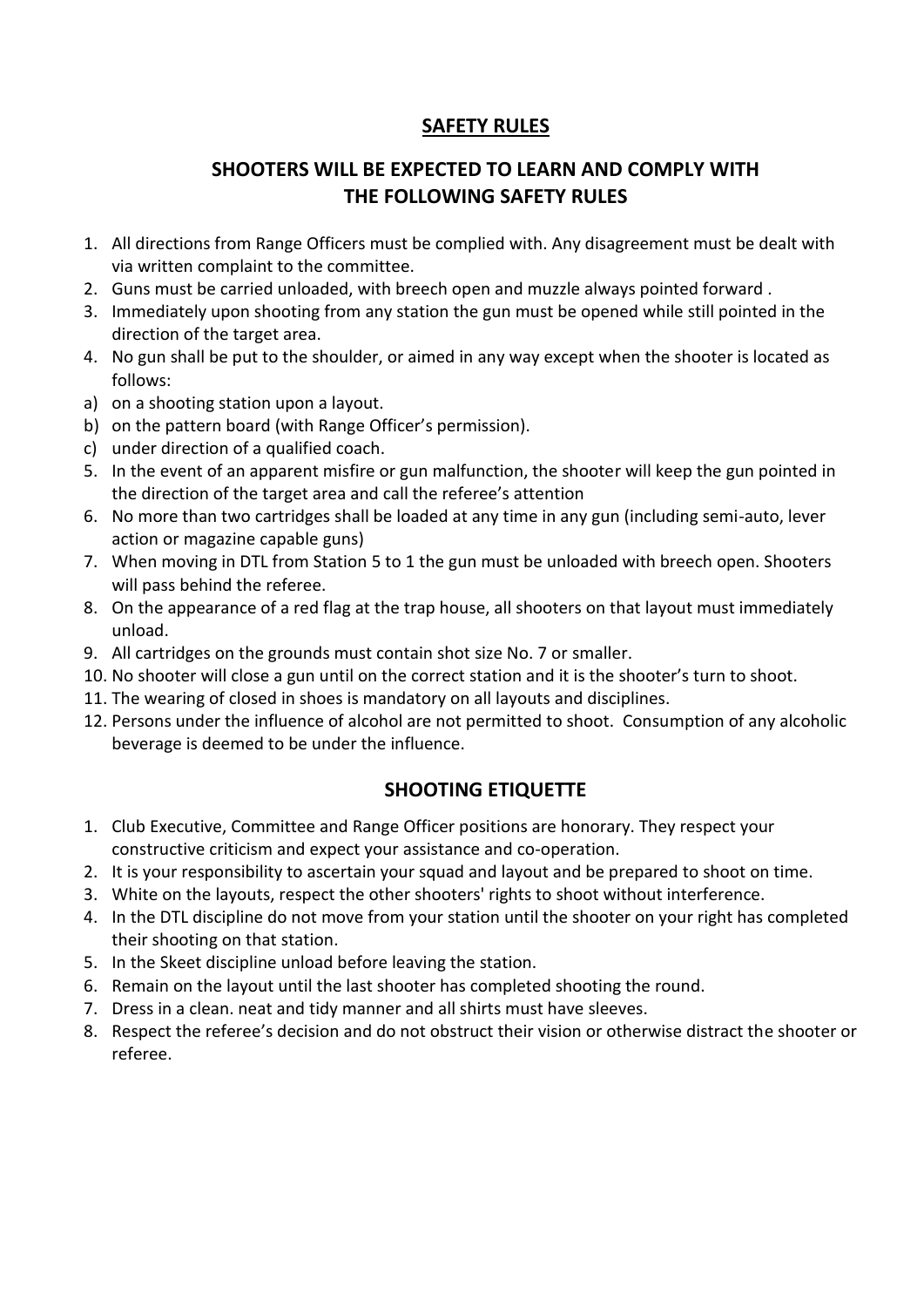#### **VISION AND AIMING**

Ideally, shotgun sports are shot with both eyes open. This is provided that you mount the gun to the shoulder on the same side as your dominant eye.

#### **KNOW YOUR DOMINANT EYE**

Establishing your dominant eye is one of the most important aspects of becoming a good shotgun shooter. To check your eye dominance, point at a distant object (like the top of a tall tree) with both eyes open, ensuring your focus is on the object, with your finger blurry. Shut one eye. If your finger moves off the object, then you have shut your dominant eye. If eye dominance is checked at an early age, it is best to shoot from the shoulder on the same side of the body as the eye that is dominant. The majority of shooters naturally shoot this way anyway (i.e. right handers are usually right eye dominant, and vice versa).

If, on the other hand, you are one of approximately 30% of the population whose dominant hand is opposite to their dominant eye, then it becomes more difficult. In this case the shooter should either swap shoulders (which can be very difficult to do) or develop a habit of shooting with one eye closed (target shooters can tape one eye). This is the only case in which shotgun shooters should shoot with one eye closed and shooting with both eyes open is far preferable.

### **POINT DON'T AIM**

Unlike rifle and pistol shooting where you aim the gun (meaning that you line up the sights or use the scope to shoot at the target), a shotgun shooter must 'point' to have success. This means the focus should not be on the end of the barrel. Your vision must be on the target with only a peripheral reference to the gun.

#### **BASIC MENTAL APPROACH**

Mental approach can be described in two terms, "*Concentration*" and "*Single-Mindedness*".

*Concentration* for the task at hand, which is being ready for the target when the command "PULL" is given and completing the shot correctly.

*Single-Mindedness* on shooting at the targets you call for one at a time for as many times required, letting the score and other shooters look after themselves.

Practice at these two approaches is essential to gain the confidence required to be a successful competitor.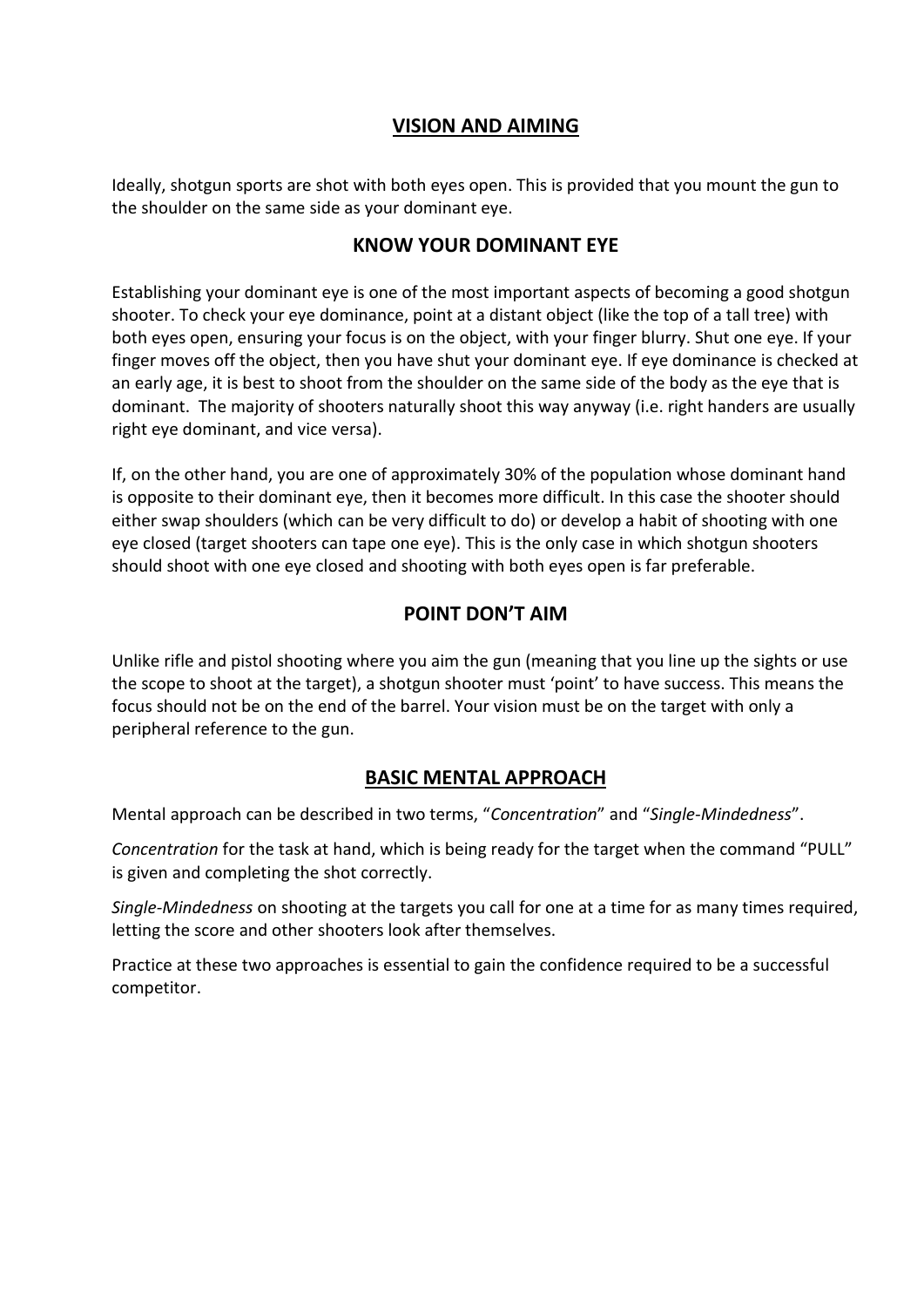#### **SKEET SHOOTING PROCEDURE**

Shooters may only shoot one round at any presented target and must shoot them in the order as described.

Each competitor, in a rotation, starting at Station 1…will shoot at a single high house target followed by a single low house target. To complete station 1, a simultaneous pair will then be thrown and is to be shot high house target first, then the low house target.

Station 2 is to be shot in the same manner as station 1.

Stations 3, 4 and 5 are shot as single targets only with high house first followed by a low house target.

On stations 6 and 7, the shooter will shoot at a single high house followed by a single low house target. To complete these stations, a simultaneous pair of targets will also be thrown, with the low house target to be shot at first followed by the high house (the reverse of stations 1 and 2 pair).

The shooter will then proceed to station 8 in between the 2 trap houses and will shoot at a single target from the high house followed by a single low house target. If no targets have been missed in the round, a second low house target will be thrown to finalise 25 targets.

If a shooter misses any target during the round, the first lost target is to be repeated as the "option" and will be scored in the  $25<sup>th</sup>$  target box on the score sheet. There is only a single "option" target per round of 25.

There are many rules that dictate skeet, and they are available in the ACTA rules for American Skeet.

Skeet shooting has constantly changing angles to the target as the shooter proceeds through the stations, and the competitor's ability to learn and maintain a smooth action is what make this discipline challenging and exciting.

Skeet shooting has a changing shooting range angle so new shooters should seek assistance from experienced shooters to ensure that they can compete and practice safely.

The Olympic skeet discipline (ISSF) is different as it has different target order which are thrown faster, have a random delay from the call to target presented (between 0.1 and 3.0 seconds) and the gun is to be mounted low from the shoulder (against a yellow strip attached to a shooting vest) until the target presents.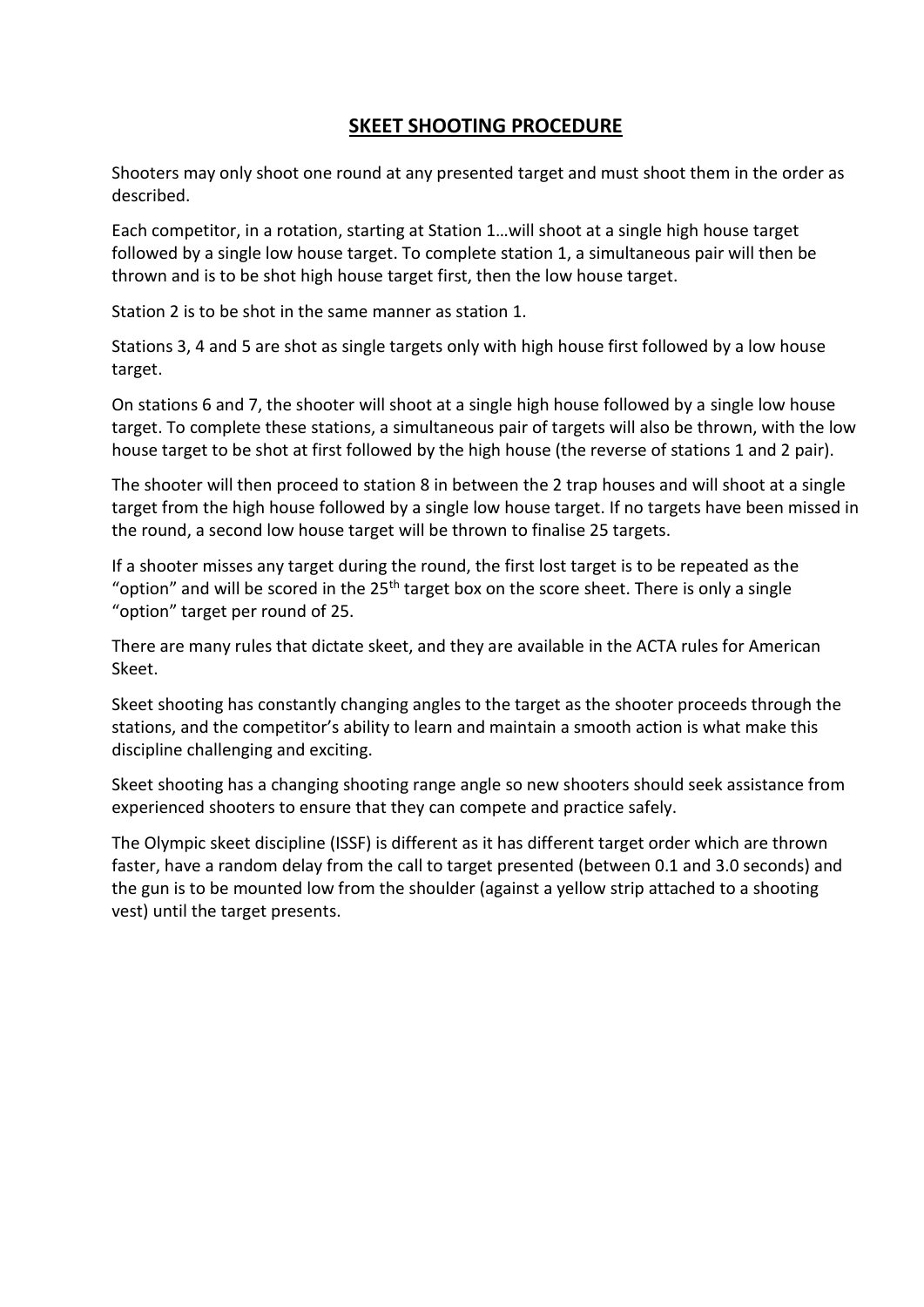

#### **EQUIPMENT**

All sports require equipment of some kind or another and as far as any shooter is concerned the main item is a gun. The purchase of a shotgun can be a big expense and it is essential that the beginner be properly advised on this matter. Guns vary widely and in many respects such as weight, barrel length, stock fit and choke sizes. Some expertise can be beneficial as individual items may be minor, but collectively they can mean the difference to becoming a competitive skeet shooter.

Hearing protection is essential and there are many different types available, but it is up the individual preferences.

Skeet shooters must wear eye protection as broken clay pieces and dust often fall upon the shooters on the layout.

Skeet shooters benefit from using smaller shot size, usually No.9 or 9.5 shot.

#### **POSITIONING AND HITTING TARGETS**

A big part of skeet shooting is position of the shooter on each station, the "hold point" where the gun is placed prior to calling for a target, along with the eye position.

Some coaching is very helpful and there are many skeet shooters willing to assist in basic methods and positions. The club also has coaches willing to assist with higher level shooting should you wish to be more competitive.

The coach would also assist in the amount of "lead" required to shoot the targets as they travel across the layout.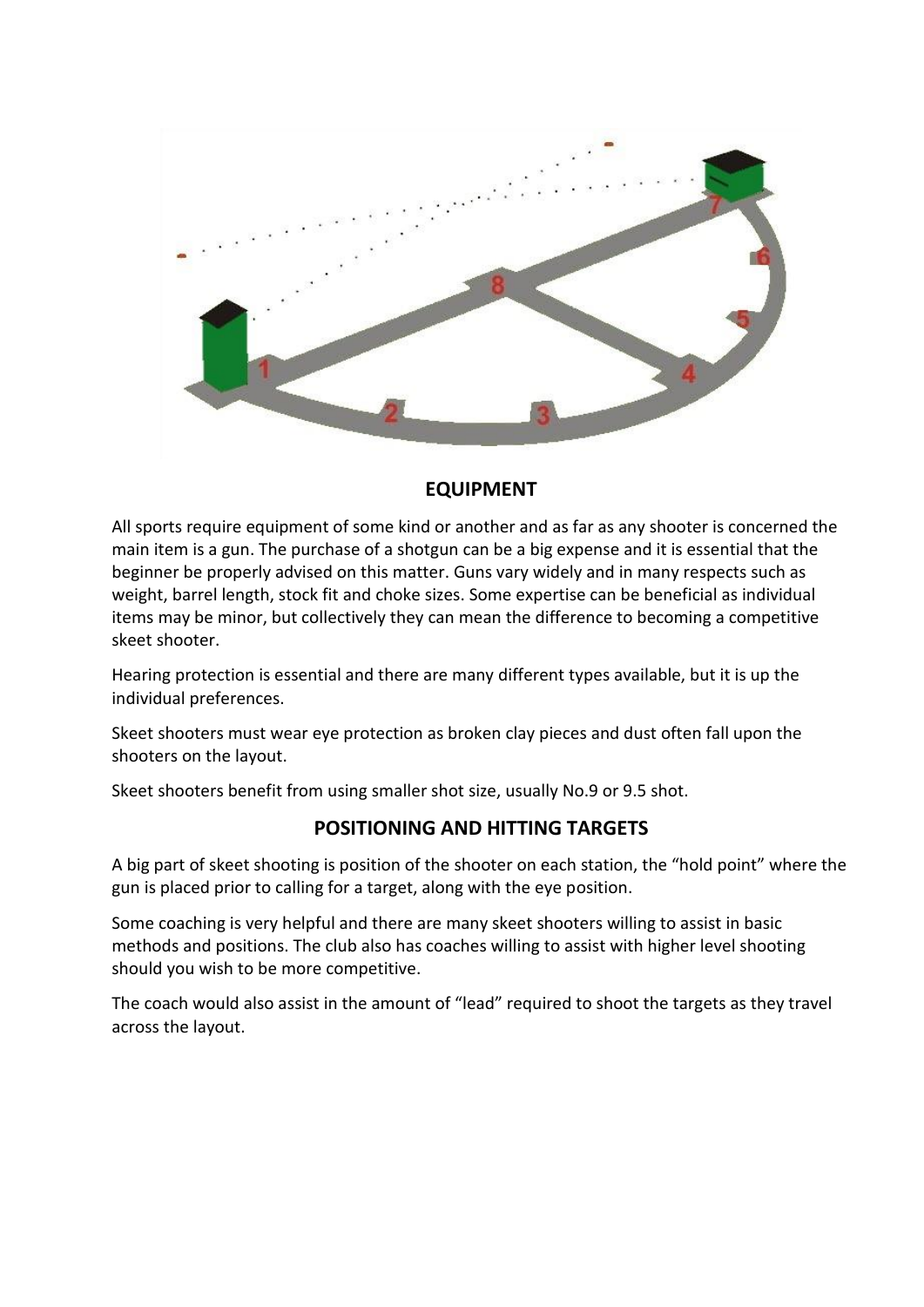#### **TRAP SHOOTING**

#### **SHOOTING STANCE**

If there is any secret about successful trap shooting is proper appreciation of body control. This is generally referred to and can be split up into three separate parts:

- 1. Gun position in relation to shoulders, arms and head
- 2. Body position.
- 3. Feet position.

Each of these three factors are equally important and should be given due attention by the beginner.

#### **GUN POSITION**

The gun butt should be placed inside the point of the shoulder, and not on the upper arm. The top of the butt should be approximately level with the top of the shoulder. Shooters should not have to lean their heads sideways in order to look along the rib, and if such is the case, it is due to incorrect positioning of the butt on the shoulder. A shooter who leans their head over in such a manner is liable to severe bruising of the cheek bone.

The shooter should be able to obtain the correct head and shoulder position without straining in any way. If it is apparent that if the shooter does this to achieve correct gun position, this is because the gun does not fit properly. The reason could be that the stock is improper length or cast (angle to the side). If such occasions arise, it is recommended that the shooter seek assistance from a coach to remedy the issue.

The cheek bone should be held firmly, but not excessively so, against the stock to lock the gun, head, and shoulders in one position so that they move as one unit.

For the right-handed shooters, the right elbow in normal stance should be slightly below horizontal to give lateral control of the gun. The left hand should be neither fully extended nor cramped in against the trigger guard. The normal position is usually half to three quarters of the way along the fore-end, the elbow being kept down to give greater control of vertical movement.

#### **BODY POSITION**

Approximately two-thirds of the shooters' weight should be placed on the front foot, i.e., for righthanded shooters, the left foot and vice versa for left-handed shooters.

Shooters should not stand stiffly upright, but rather lean forward on the front leg. This relaxes the body and when the recoil comes, it will be more readily absorbed. When following an angling target, the front leg acts as the pivot and the rear leg acts as a pusher.

Remember that the gun should swing with the body and not just the arms.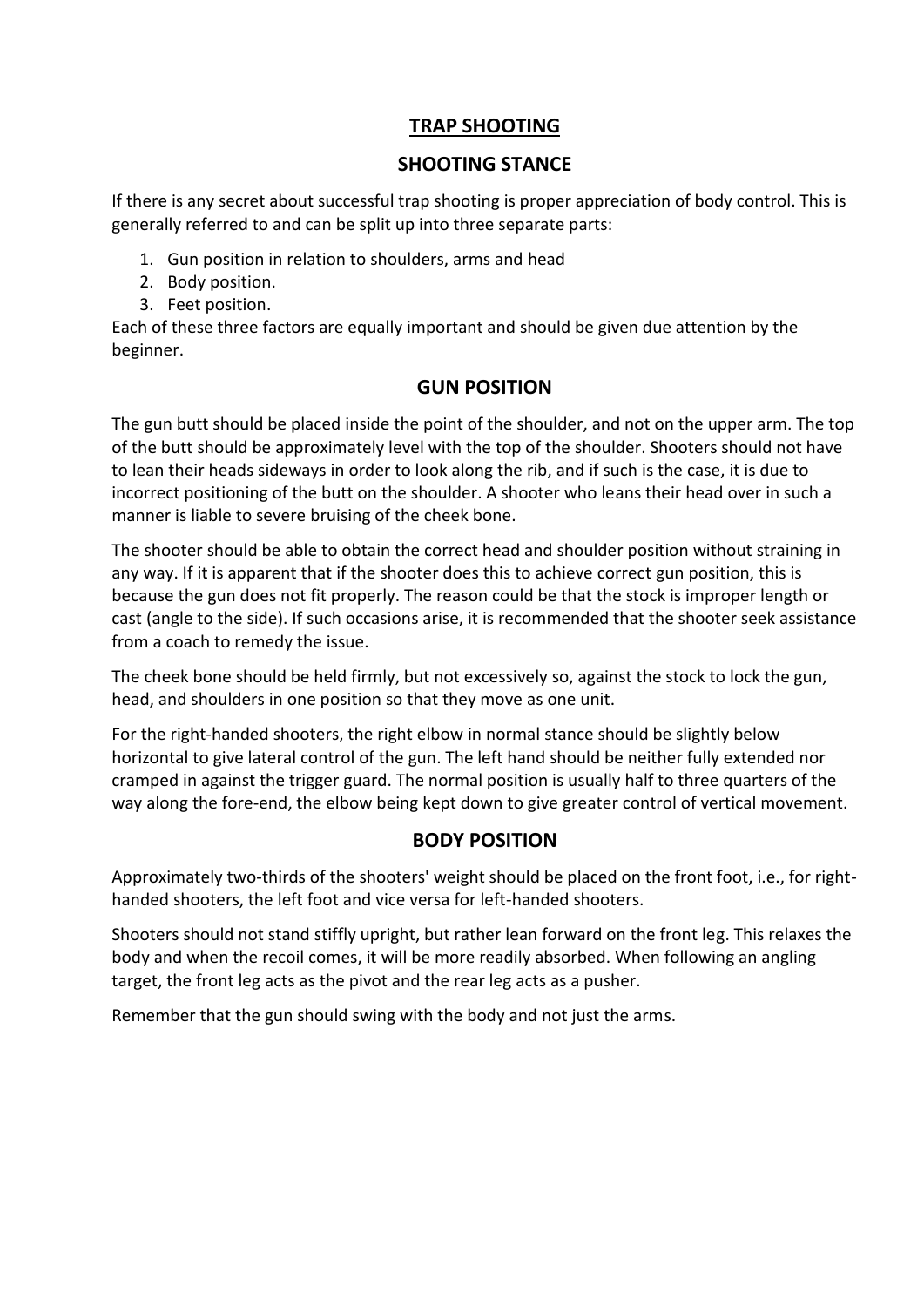

DTL shooting is performed by commencing the round on one of the 5 stations (or behind if more than 5 shooters in a squad), calling for and shooting at the target.

The shooter then moves one station to the right once that shooter has finished their attempt at the target.

Once finished on station 5, the shooter (after completely unloading the gun) moves behind the other shooters to take up position at station 1 again, unless there are more than 5 shooters whereby the shooter waits behind the remainder of the squad.

#### **FEET POSITION**

In all shooting positions, the feet should not be too widely separated. For instance, not more than 14" apart for a person 6 foot tall. With the feet in such position, the shooter may swing to right or left equally.

In a normal shooting stance the gun will usually be found to be pointing over the toe of the forward foot in clay target shooting, the shooter should be in a position where this normal shooting stance is so directed as to cover the most acutely angling target, When shooting on the live tracks system. therefore, it will be found necessary to alter the position of the feet on each track. The following positions are recommended—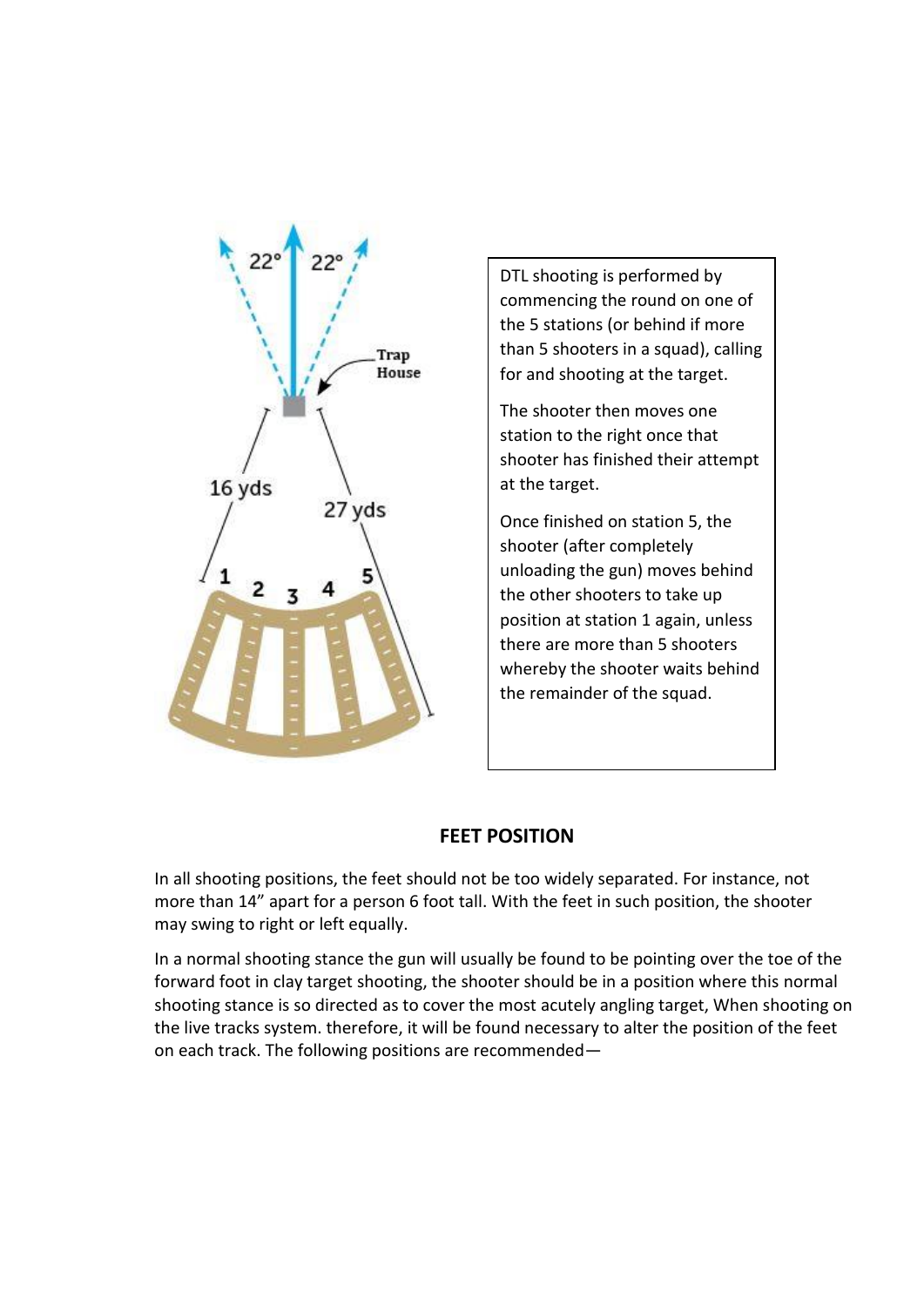

#### **AIMING**

Point of aim on Calling "PULL"

The gun should be pointed at the top of the traphouse in the positions as illustrated below the various tracks: —

As will be seen. the intention here is to assist the shooter on angling targets.

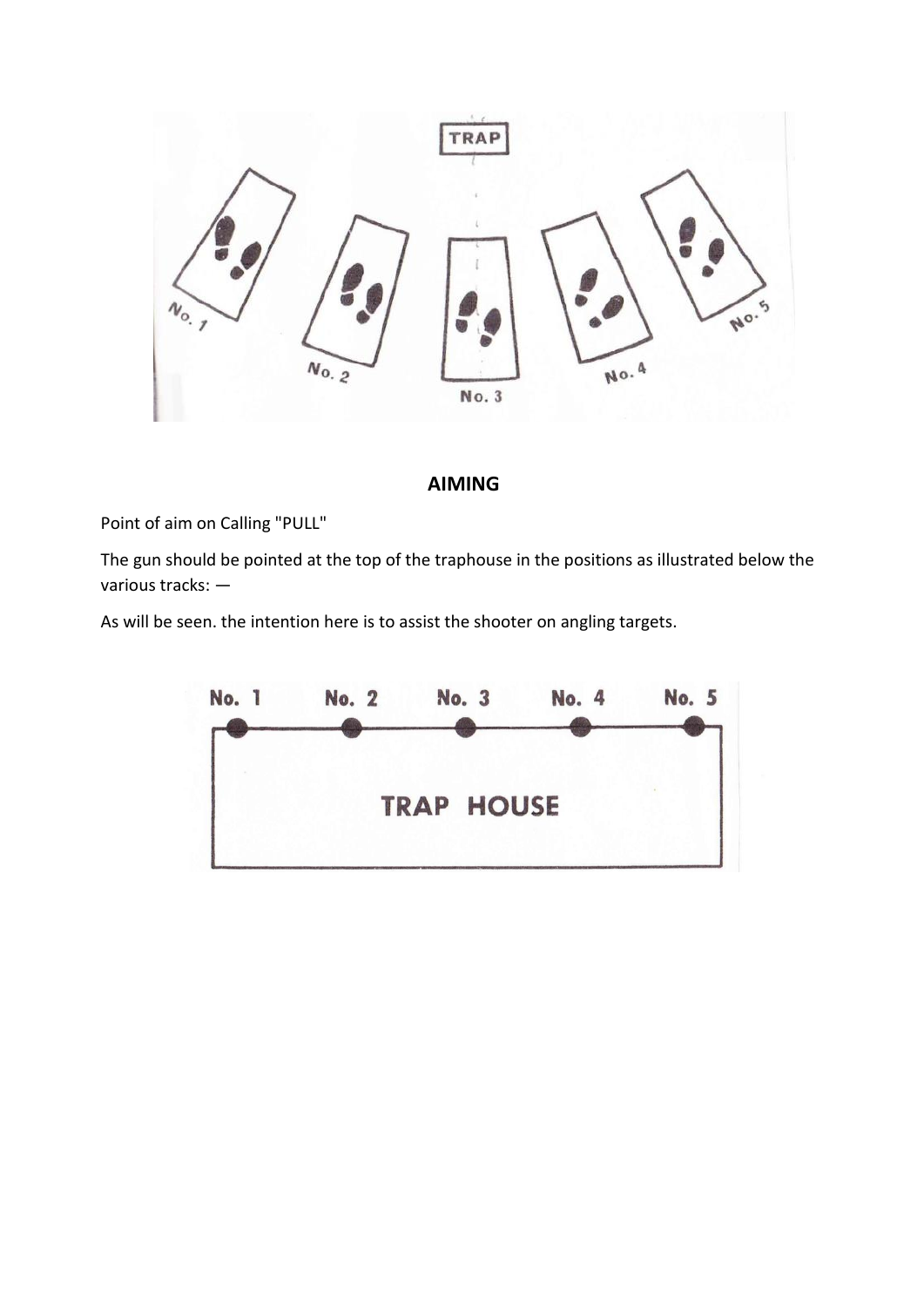#### **LEADING THE TARGET**

We have found from experience gained in the conduct of shooting schools that the most practical method of teaching a novice shooter forward allowance (or lead as it is termed) is to ensure that his gun muzzle remains swinging as the shot is tired. The most common fault with new shooters is to stop the swing of the gun as the trigger is pulled. which results in shooting under or behind the target. This is generally termed "poking".

In a case where a shooter has difficulty in maintaining the swing at the gun, it is advisable that he swings past the target and fires at an appropriate distance ahead. This should assist in cultivating a natural swing.

It should be clear that the gun is to be aimed at the top of the traphouse, and upon calling "PULL", should not be moved until the target appears. In this matter a clear definition of the target's line of flight can be obtained, and the gun muzzle immediately set swinging along that flight line.

#### **TYPES OF TARGETS**

Every target thrown from the trap has different characteristics and a shooter needs to be able to identity the target quickly. Every fraction of a second's hesitation will make the shot more difficult.

Proper guidance and plenty of practice in the formative stages will help the beginner to avoid those embarrassing moments when the shooter fires and thinks the target is going only to find that it is still merrily flying away quite intact.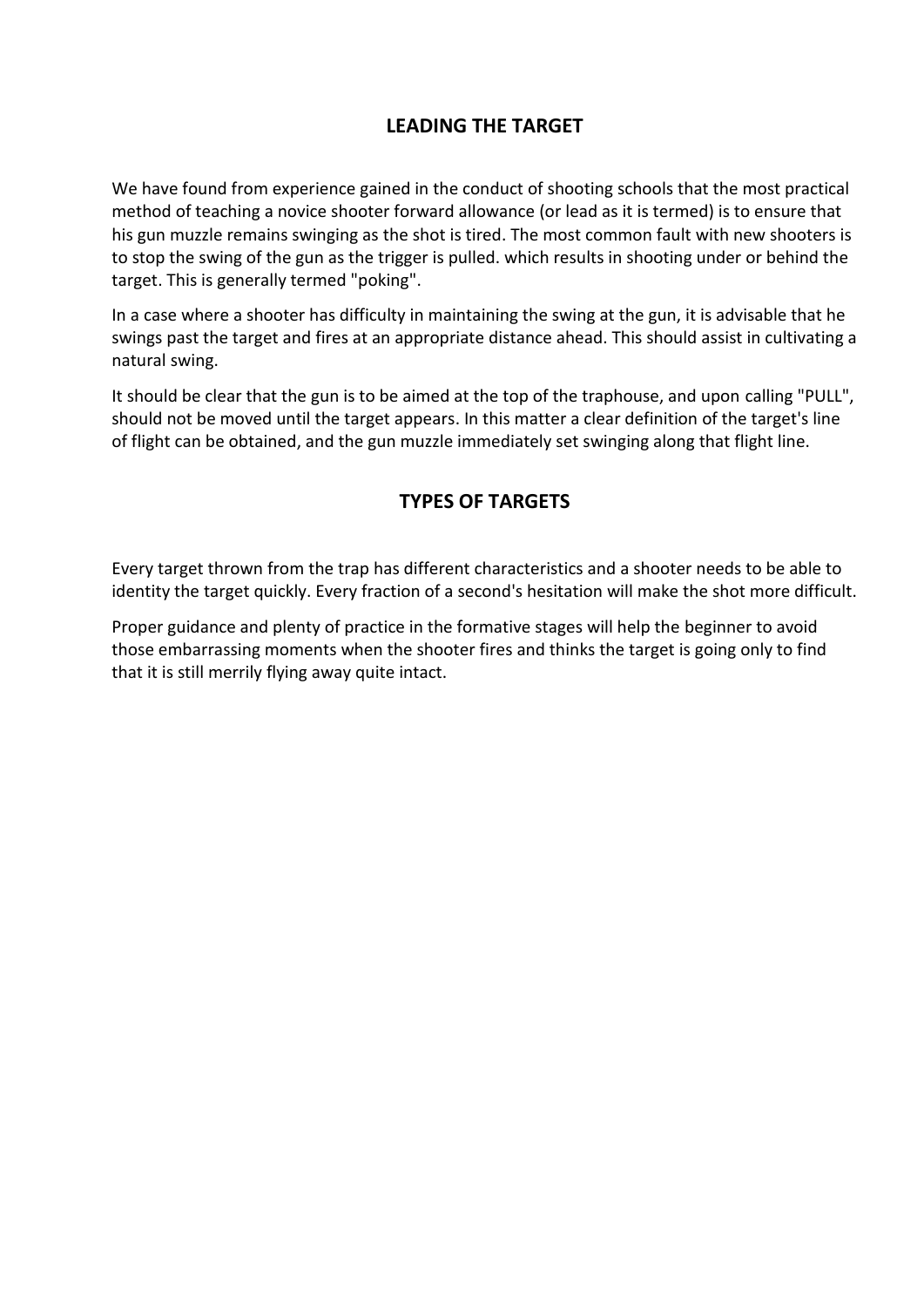#### **5 STAND SPORTING CLAYS**

#### **SSAA AFFILIATED**

5-Stand is named for its five shooting stands that are placed in a straight line near each other. It is a sporting clays layout in a much smaller area-The five shooting stations are surrounded by up to eight traps that present a variety of clays that converge in front of the competitors.

Clays can be going away incoming. crossing, overhead, running rabbits, teal, curling battues or any other variety of target available. Targets can be presented as singles or as a variety of pairs.

A round of 5 stand is 25 targets, the target sequence is controlled by a computer and the target is released on your call of "pull".

SSAA rules permit the use of shot shells up to 32 grams with no larger than No.7 shot. Most competitors now use 28 grams No 7.5 or 8.

#### **SAFETY**

Clay target traps can be very dangerous and can cause serious injuries. Should there be an issue with a trap or require reloading, do not approach them yourself, obtain the assistance of a Range Officer.

5 Stand and Sporting Clays are shot through a frame, and the gun is to remain unloaded until the muzzle has been placed through the frame in readiness for calling for the target.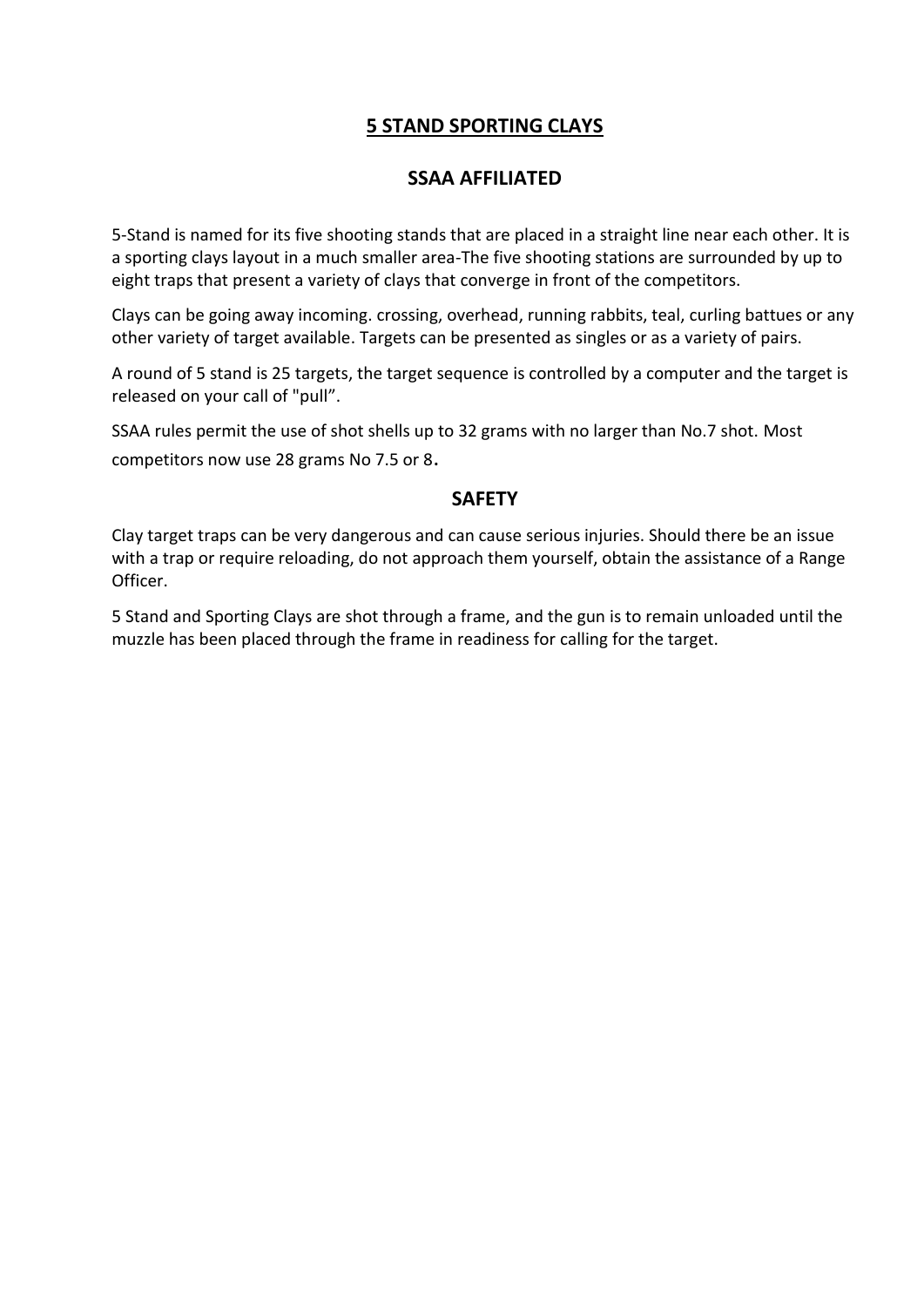